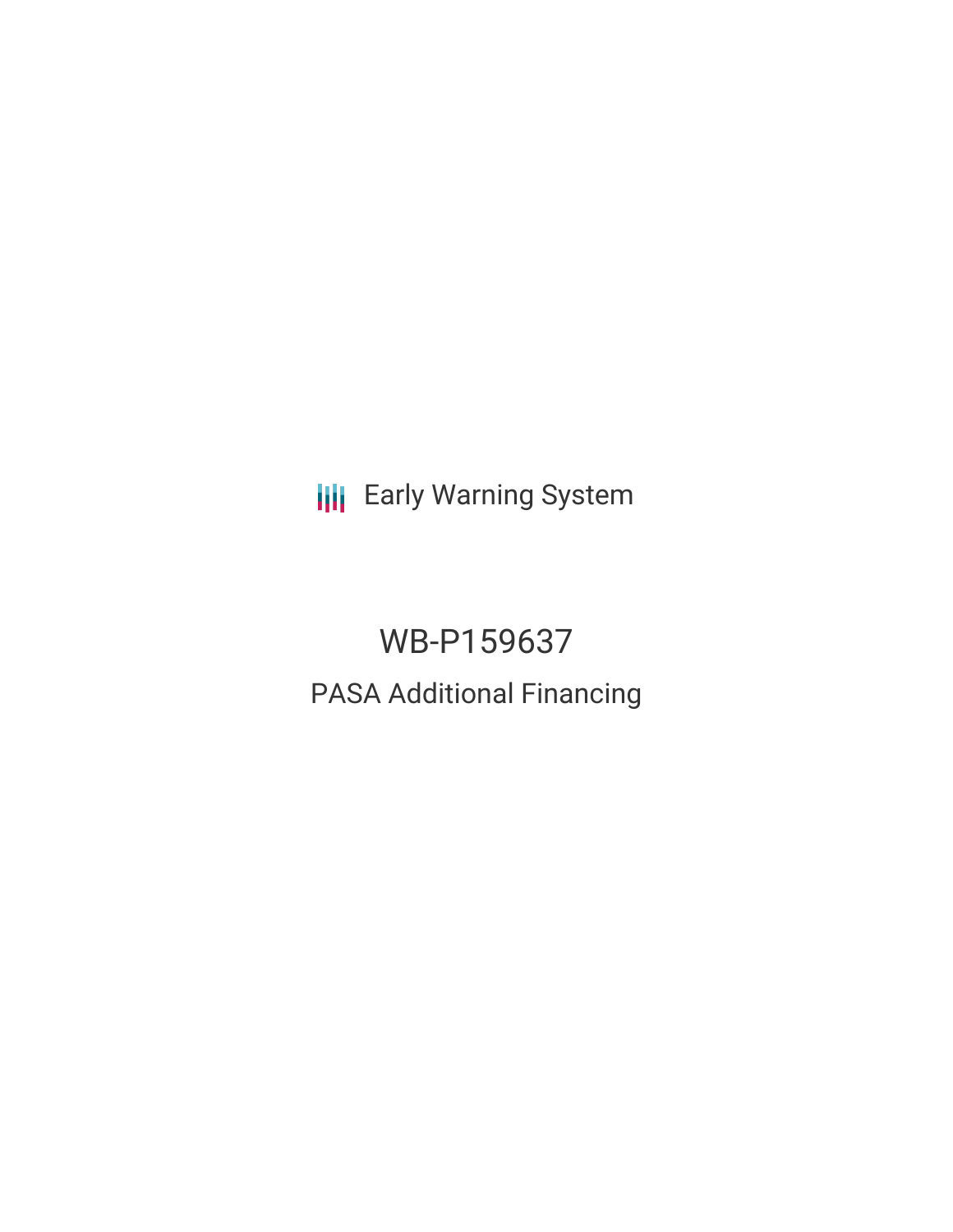

### **Quick Facts**

| <b>Countries</b>               | Togo                                            |
|--------------------------------|-------------------------------------------------|
| <b>Specific Location</b>       | Maritime, Plateaux, Centrale, Kara and Savanes. |
| <b>Financial Institutions</b>  | World Bank (WB)                                 |
| <b>Status</b>                  | Active                                          |
| <b>Bank Risk Rating</b>        | B                                               |
| <b>Voting Date</b>             | 2017-04-14                                      |
| <b>Borrower</b>                | <b>GOVERNMENT OF TOGO</b>                       |
| <b>Sectors</b>                 | Agriculture and Forestry                        |
| <b>Investment Amount (USD)</b> | \$20.00 million                                 |
| <b>Project Cost (USD)</b>      | \$24.00 million                                 |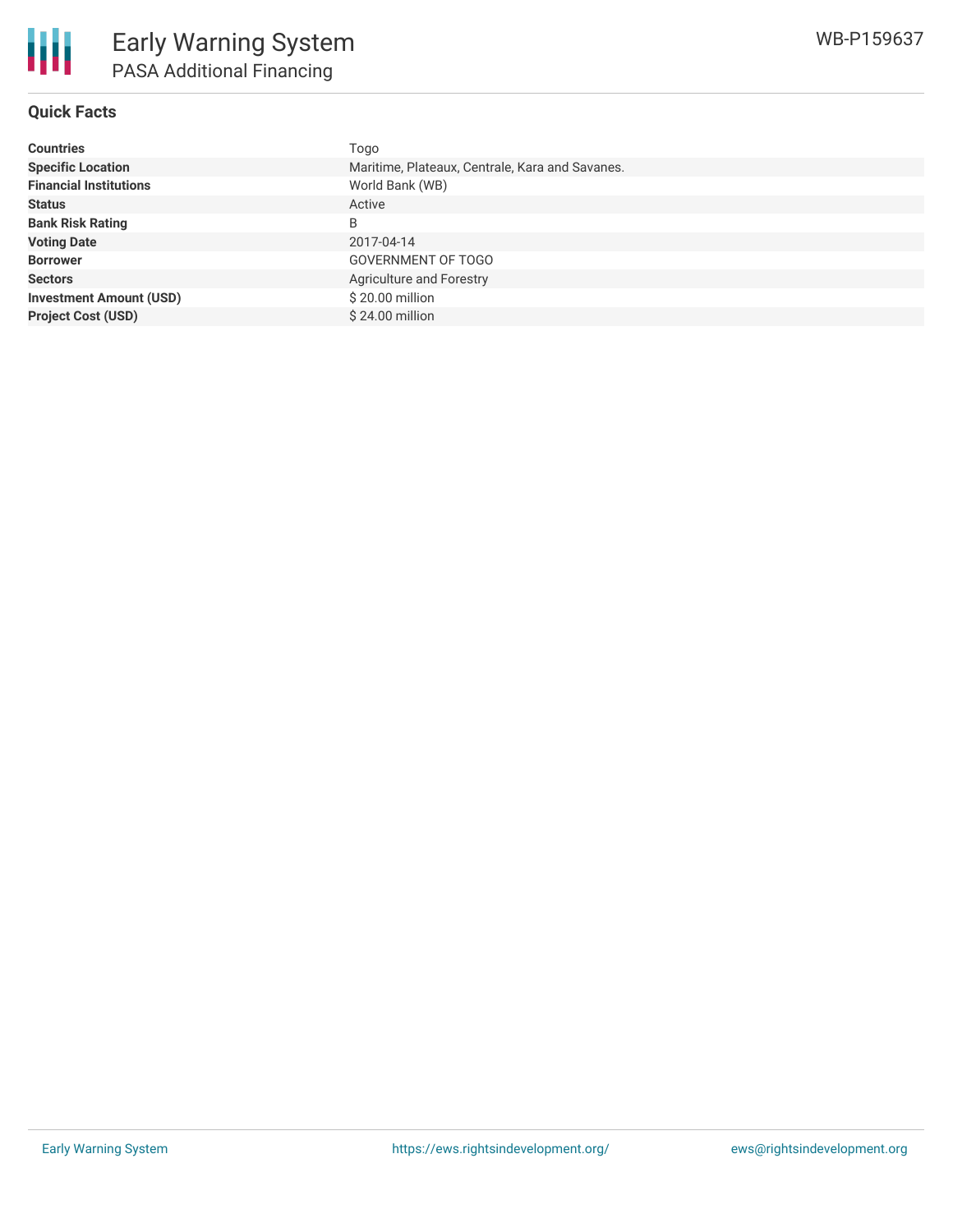

# **Project Description**

The objectives of the Project are to (i) rehabilitate and reinforce productive capacities among targeted beneficiaries across Selected Value Chains, and (ii) foster an enabling environment for the development of the agricultural sector, in the Recipient's territory. The Additional Financing will complete, consolidate and expand project activities and project restructuring will increase funding for each of the components. However the primary focus of the AF will be to;

(i) Scale up the promotion of strategic food crops (rice), export crops (coffee, cocoa) and fish farming with a special focus on productivity increase, quality improvement, access to markets and

institutional support to the targeted value chains;

(ii) Provide further support to the livestock sub-sector with an emphasis on commercial animal husbandry and processing of animal products;

(iii) Consolidate the institutional support to the Ministry of Agriculture with a particular emphasis on capacity building of regional entities and autonomous departments under the Ministry; and

(iv) Foster sustainable management of financial instruments set up under the initial project in order to promote increased private sector investment and upgrading of existing micro projects into SMEs

to create more jobs, especially for youth and women.

The Parent project is Togo Agricultural Sector Support Project (P118045)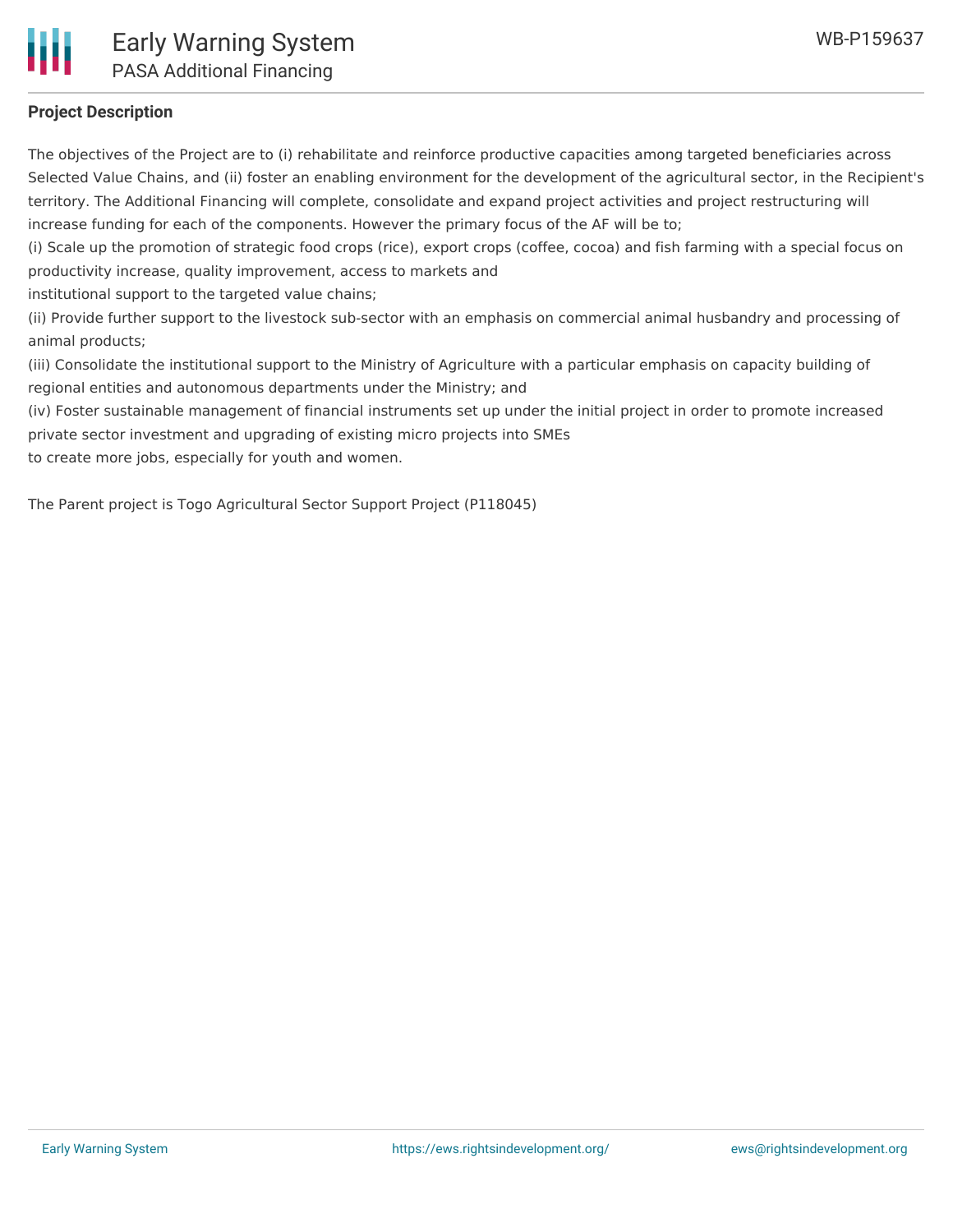

# **Investment Description**

World Bank (WB)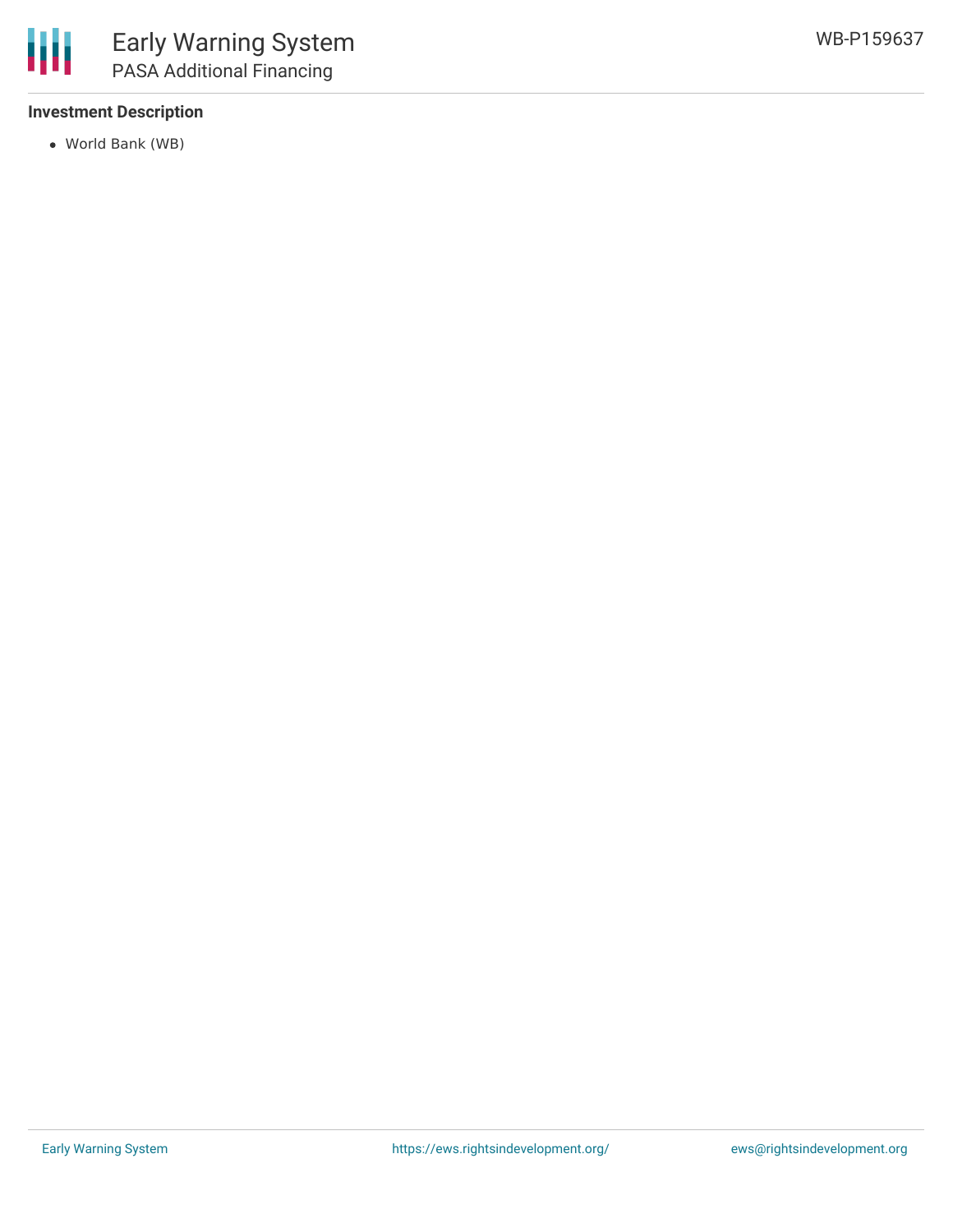#### **Contact Information**

ACCOUNTABILITY MECHANISM OF WORLD BANK

The World Bank Inspection Panel is the independent complaint mechanism and fact-finding body for people who believe they are likely to be, or have been, adversely affected by a World Bank-financed project. If you submit a complaint to the Inspection Panel, they may investigate to assess whether the World Bank is following its own policies and procedures for preventing harm to people or the environment. You can contact the Inspection Panel or submit a complaint by emailing ipanel@worldbank.org. You can learn more about the Inspection Panel and how to file a complaint at: http://ewebapps.worldbank.org/apps/ip/Pages/Home.aspx.